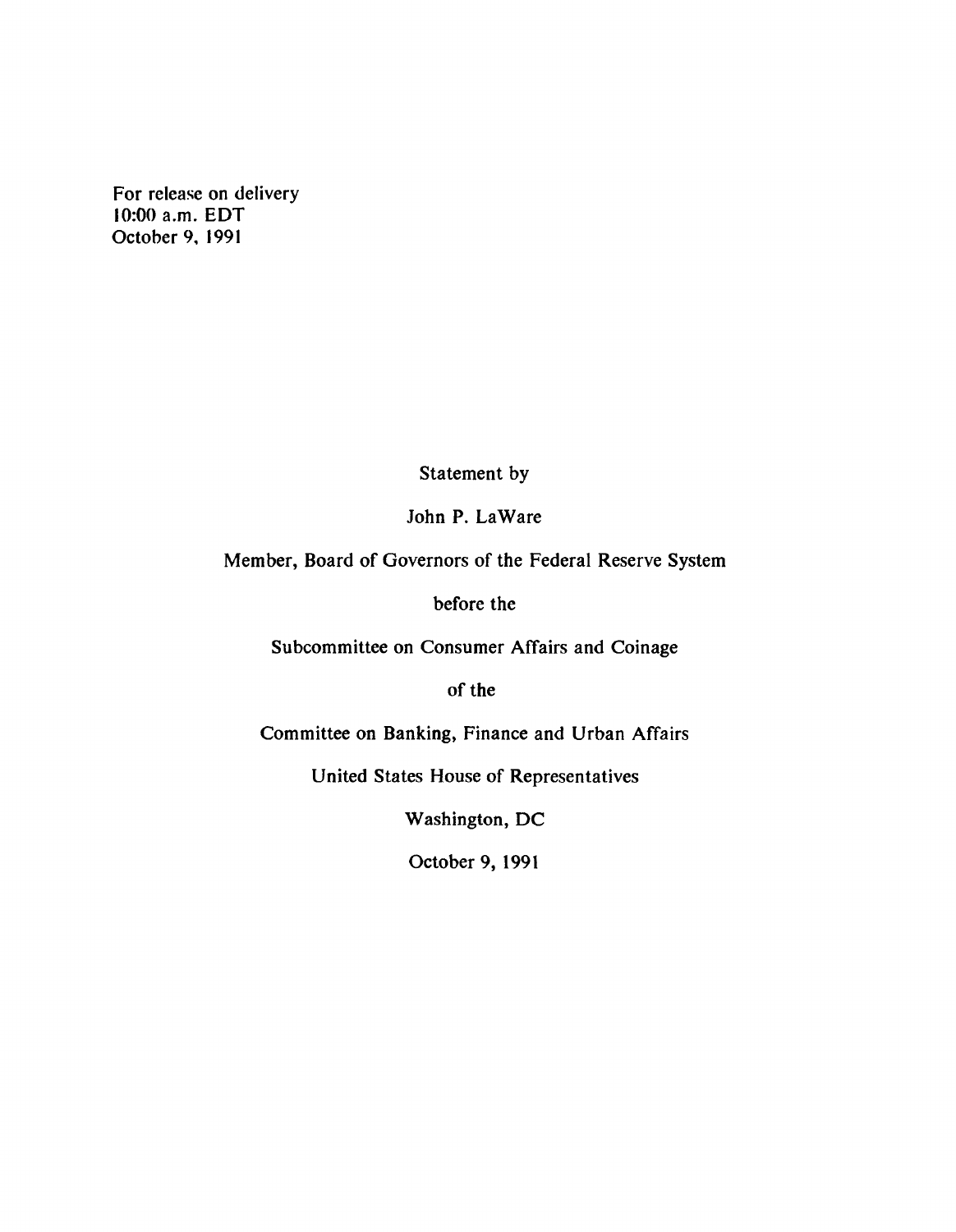**I appreciate the opportunity to appear before this subcommittee on behalf of the Board of Governors of the Federal Reserve System to comment on the credit and charge card legislation being considered in H.R. 2440 as well as other issues concerning credit cards.**

#### **H.R. 2440**

**H.R. 2440 would amend the Truth in Lending Act to provide for additional disclosures to accompany credit and charge card applications and pre-approved solicitations mailed to consumers. The bill would also expand the Truth in Lending Act disclosure requirements for credit and charge card advertisements. Finally, the bill would require additional disclosures, and provide substantive rights to consumers, in connection with certain changes in the terms of card accounts.**

**The Board believes that existing law generally provides adequate disclosure to consumers of the key costs associated with credit and charge card accounts. Furthermore, there is a wealth of public information available to consumers about credit card rates and non-rate terms. For example, the Federal Reserve Board collects information and then publishes a semi-annual report of the terms of credit card plans offered by the largest card issuers in the country. The Board's September 1991 report, which is attached to this statement, includes 28 card issuers that offer a rate below 16 percent. Seventeen issuers impose no annual membership fee. Lists of rates and other fees offered by card issuers also are available from groups such as Bankcard Holders of America and from commercial sources. In addition, the media report on credit card rates. In short, it is not apparent to the Board that the current disclosure rules** and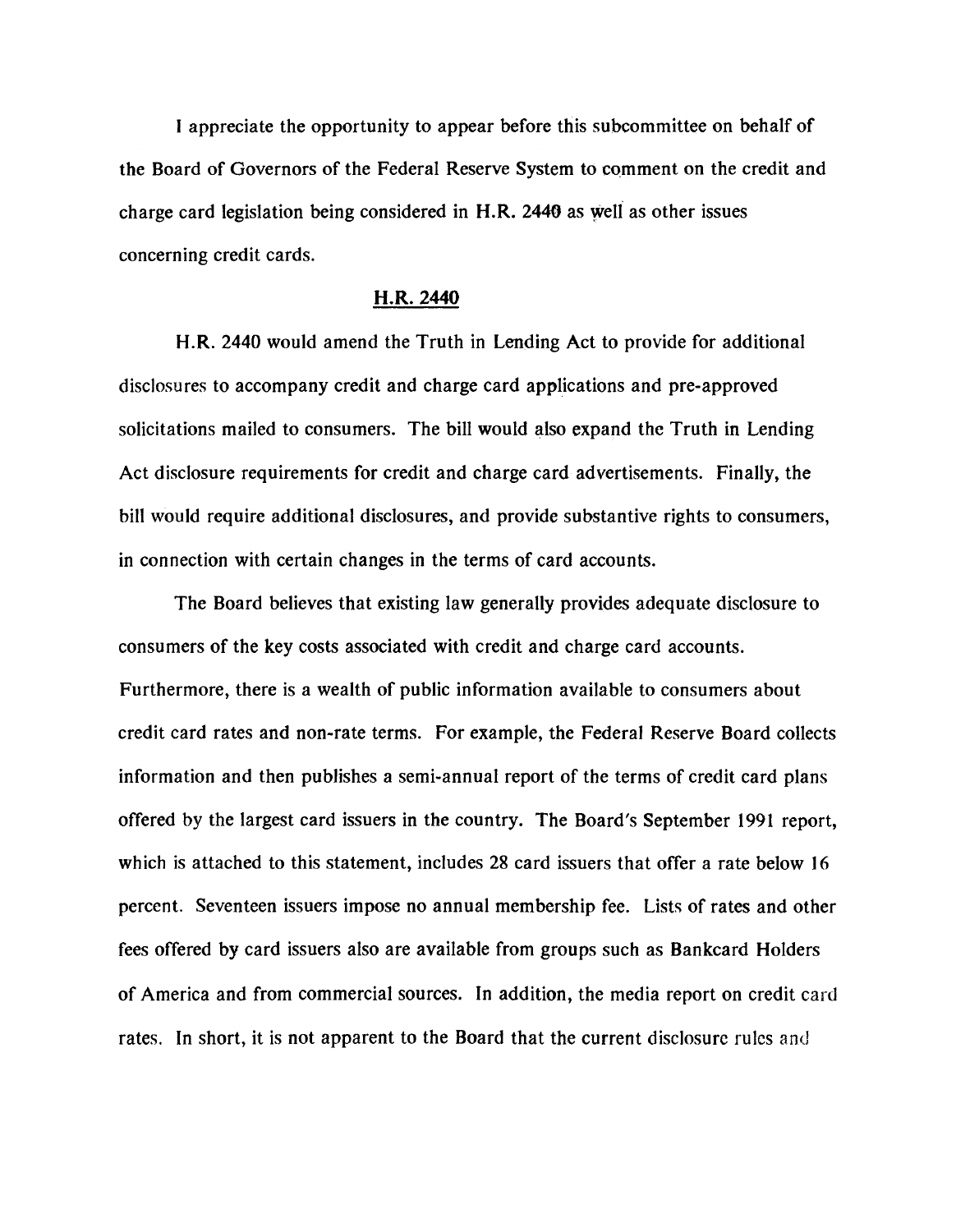**public information on credit card charges need to be supplemented by further legislation.**

### Disclosures on card applications and solicitations

**In March 1989, the Fair Credit and Charge Card Disclosure Act amendments to the Truth in Lending law went into effect. Prior to these amendments, consumers sometimes did not receive full disclosure of the credit terms on their card accounts until after they received a credit card accessing the account.**

**The Fair Credit and Charge Card Disclosure Act requires card issuers to provide early disclosure of rate and other cost information to potential cardholders. The disclosures generally must be provided in direct mail or telephone applications and pre-approved solicitations and in applications made available to the general public. Most of the required disclosures must be provided in the form of a table prescribed by the Board, which allows easy comparison of the terms offered by different card issuers. A sample of this table is attached.**

**H.R. 2440 would require that the prescribed disclosure table appear on envelopes containing card applications or pre-approved solicitations mailed to consumers. For card issuers that operate in several states, providing their disclosure tables on the outside of envelopes could be difficult given the length of the disclosures.**

**While the Board recognizes the value of early disclosure of essential credit information to consumers to facilitate credit shopping, it believes that this proposed requirement would not offer any meaningful benefii to consumers. The consumer who is intrigued by a card issuer's offer to open an account will of necessity have to open**

**- 2-**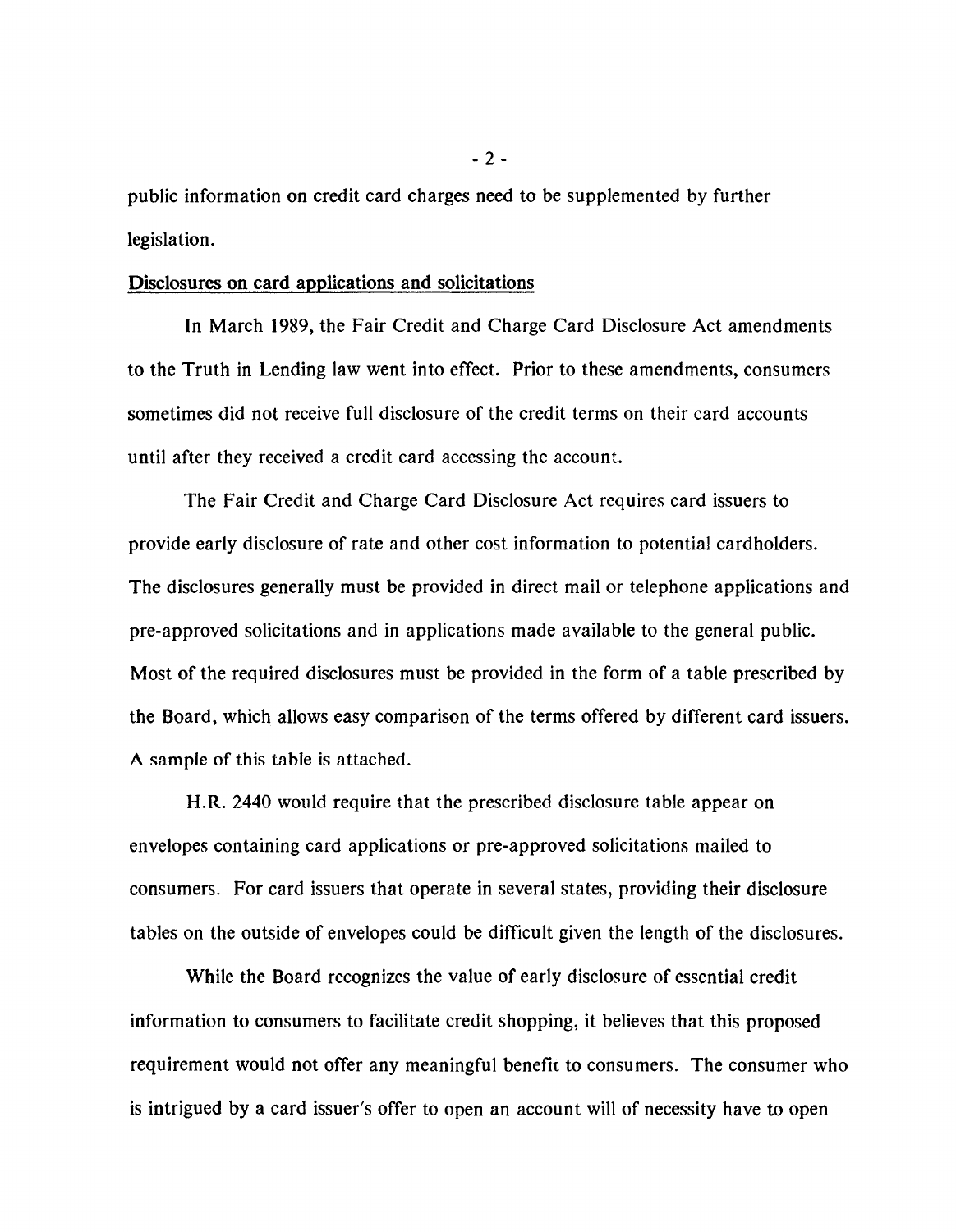**the envelope in order to act on the offer, and therefore will encounter the current disclosure table. The consumer who fails to open the envelope (and thereby doesn't see the disclosure table) obviously is not taking the offer, hasn't been misled by the card issuer's marketing, and cannot be deemed to have been harmed just because the table isn't on the outside of the envelope. Accordingly, the Board believes that this additional disclosure requirement is unnecessary.**

### **Credit card advertising**

**The Truth in Lending Act currently provides that if creditors mention specific costs in advertisements for any type of open-end credit product, other relevant cost information must also be disclosed. Under this "trigger term" approach, if a card issuer advertises its annual percentage rate, for example, it must also disclose any minimum finance charge, transaction fee, or similar charge. The Board by regulation also requires that any membership or participation fee be disclosed.**

**In general credit card advertisements, where no specific costs are stated, the law does not mandate that any other cost information be provided. In addition, if creditors advertise that certain fees are not charged on an account, no additional disclosures are required. For example, a card issuer may advertise that no annual fee is imposed on a card account without disclosing the rate. Or a card issuer may represent in an advertisement that the annual percentage rate on its accounts is "low, without providing additional disclosure. Consequently, while the Truth in Lending Act, and the Board's implementing regulation, generally require uniform disclosure of cost information in credit advertisements, they do not require full cost information**

**- 3 -**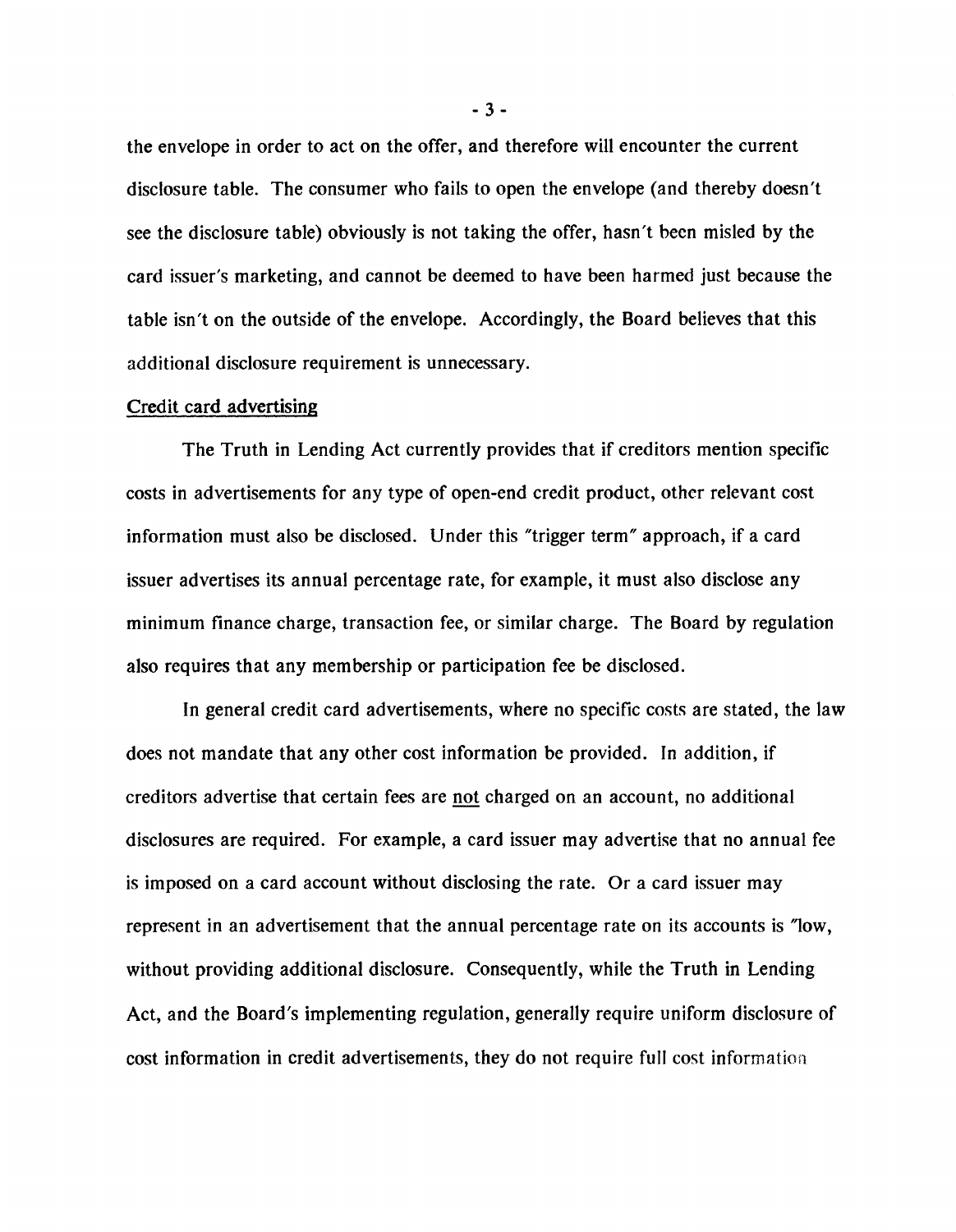**about credit and charge cards in all advertisements, only those in which the advertiser "triggers" the need for further detail.**

**H.R. 2440 would expand the Truth in Lending Act advertising provisions to specifically mandate detailed disclosure in any advertisement that promotes credit and charge card accounts. The bill would require that the prescribed Fair Credit and Charge Card Disclosure Act table as well as information about cash advance fees be included, or referred to, in all advertisements of card accounts no matter how brief or general. There would be different disclosure requirements depending upon the medium in which the card advertisement is promoted (such as television, radio, or print).**

**The Board understands the apparent concern behind this provision of the proposed legislation — that consumers may not be getting full disclosure of credit terms in general advertisements. Nevertheless, the Board believes Congress should not mandate that cost information be included in all advertisements. Mandated disclosures in advertisements could lead to a decrease in advertising as opposed to an increase in disclosure. The costs of compliance as well as the possible length and complexity of the proposed disclosure requirements — inclusion of a disclosure table in** any form of advertising -- could cause some card issuers to cut back on advertising.

**The Board believes that the current disclosure scheme under the Truth in Lending Act gives consumers ample opportunity to ascertain and review account terms prior to being obligated on a card account. The advertising rules provide for the uniform disclosure of credit terms where specific cost information is mentioned. The**

**- 4 -**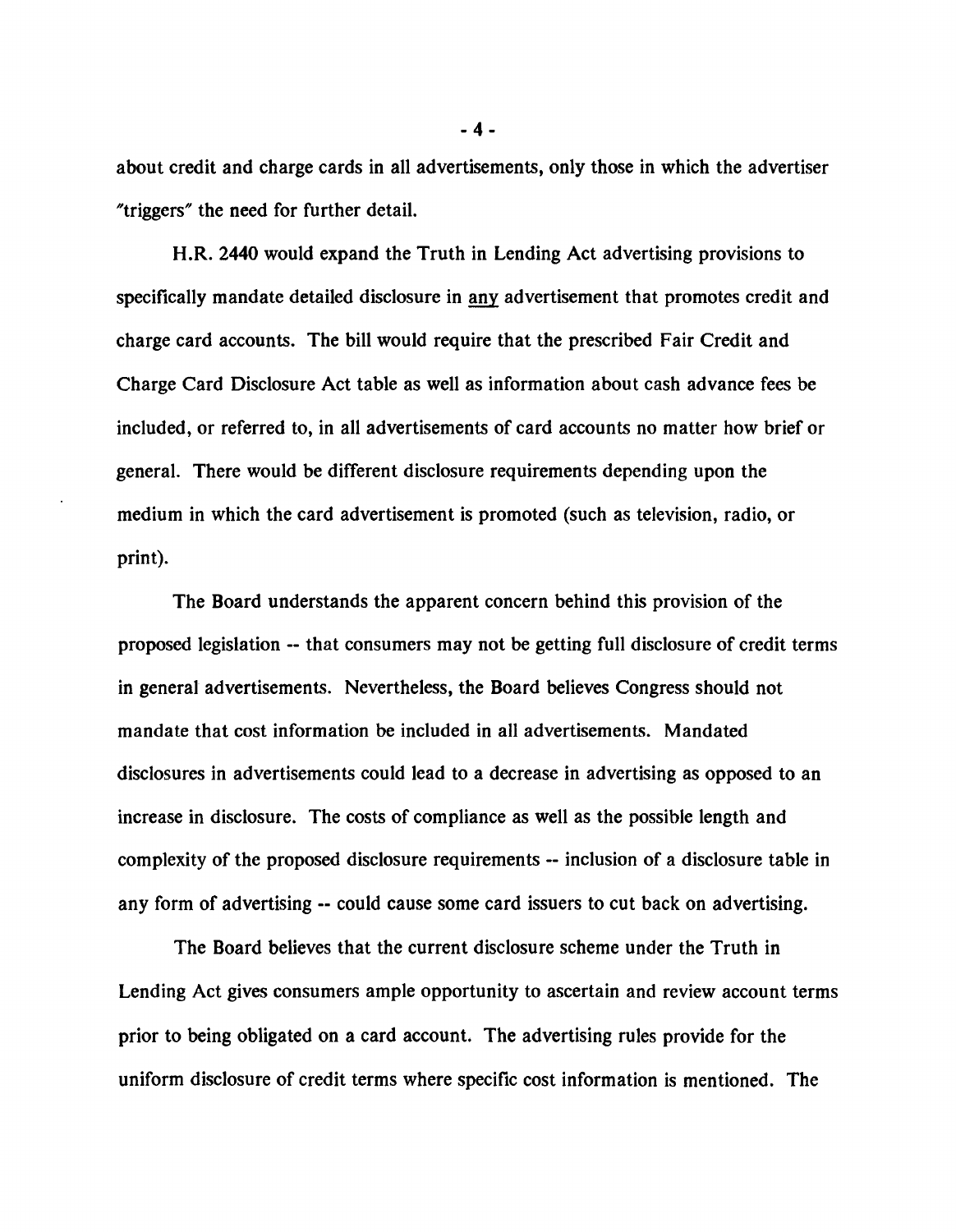**Fair Credit and Charge Card Disclosure Act requires disclosure of key terms in those situations where card issuers are aggressively marketing their card accounts, for example, in direct mail or telephone campaigns. In addition, the Truth in Lending Act has always required that consumers be provided with full disclosure prior to their becoming obligated on open-end plans. Moreover, the Board by regulation has provided that if full disclosure is not given beforehand, a consumer may reject the plan once disclosures are received and the creditor must refund any membership fee already paid.**

**If Congress, nonetheless, decides to go forward with legislation to amend the open-end advertising rules, the Board urges Congress to retain the "trigger" concept of advertising, perhaps adopting the approach used in the Home Equity Loan Consumer Protection Act of 1988. That law provides that both affirmative and negative references to "trigger" terms in advertisements would require additional Truth in Lending disclosure. Under such a rule, advertising "no annual fee" or "no transaction charge" would call for further disclosure. The Board believes this more limited approach would effectively address most of the congressional concerns about credit card advertising. In general, however, we do not believe there is a compelling enough need to amend the law at this time.**

### Changes in the terms of a card account

**Currently, creditors are required to provide consumers with advance notice of changes in rates and other key cost terms initially required to be disclosed under the Truth in Lending Act. The notice must be provided at least 15 days before a change**

**- 5 -**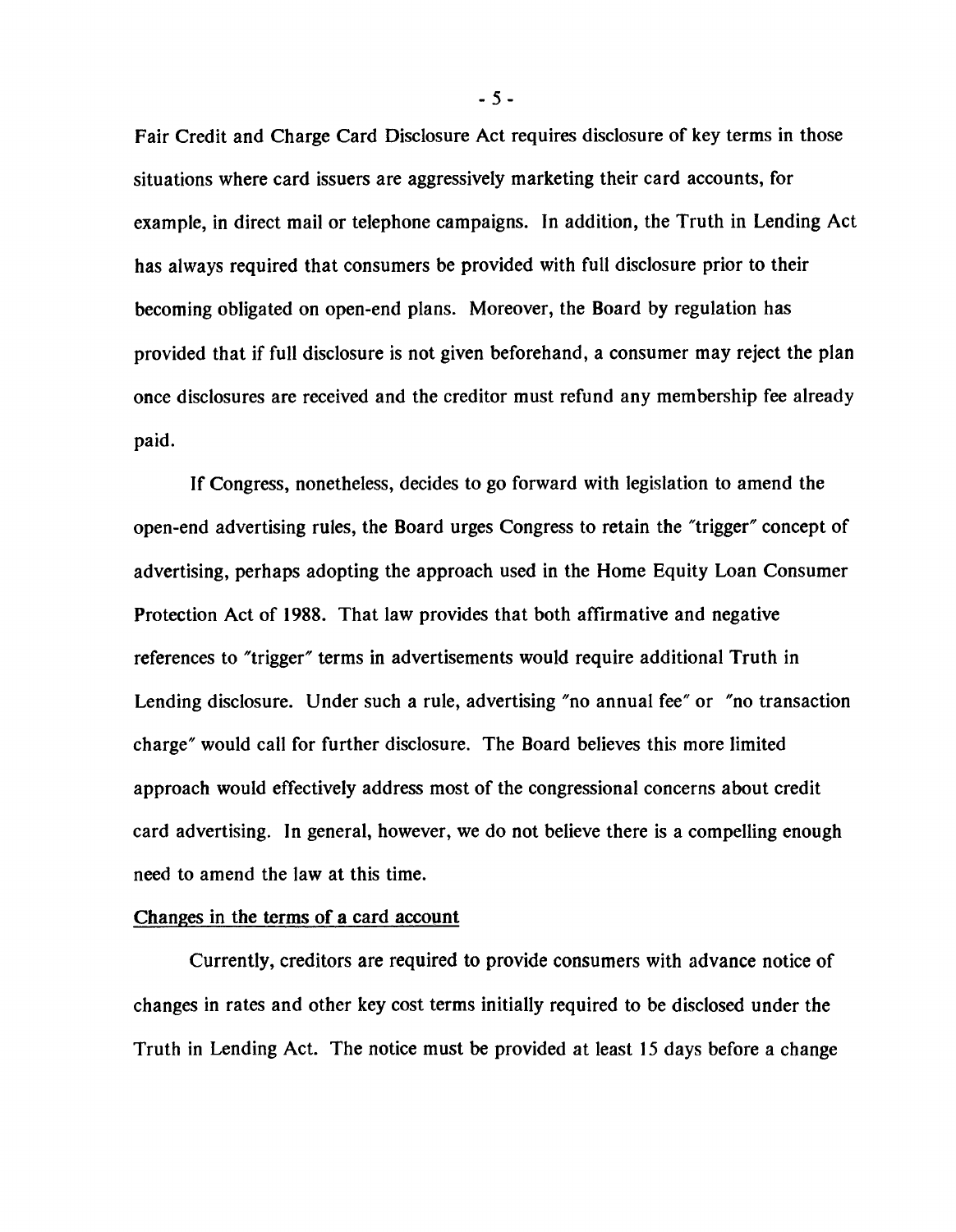**takes effect. The act itself does not require this notification. The change in terms requirement, which the Board established by regulation, has been in effect since 1969.**

**H.R. 2440 would provide a statutory change in terms notice requirement. The proposed legislation would require 30-day advance notice of any adverse change in the items that appear in the disclosure table required under the Fair Credit and Charge Card Disclosure Act as well as any increase in a cash advance fee. The proposed legislation would also require that the notice of change, along with the entire disclosure table, be provided prior to the change on one or more periodic statements of account activity sent to consumers.**

**The Board does not believe there is a need for this additional disclosure requirement. We have little evidence that consumers are inadequately informed about changes in the terms of their accounts such that additional disclosure is merited. Rather, consumer concern is likely based on the fact of a change taking place, not the lack of advance knowledge of the change. This is borne out somewhat by the consumer complaints received by the Board in this area, albeit they are few in number. Furthermore, if the legislation became law, there would be two different time periods for change in terms notification -- 15 days and 30 days -- depending on whether or not the open-end plan had a card associated with it. This seems unnecessarily complicated.**

**H.R. 2440 would also provide a substantive right to cardholders, permitting them to cancel an account and pay off any outstanding balance under existing terms when certain changes in terms occur (for example, an annual percentage rate increase).**

**- 6-**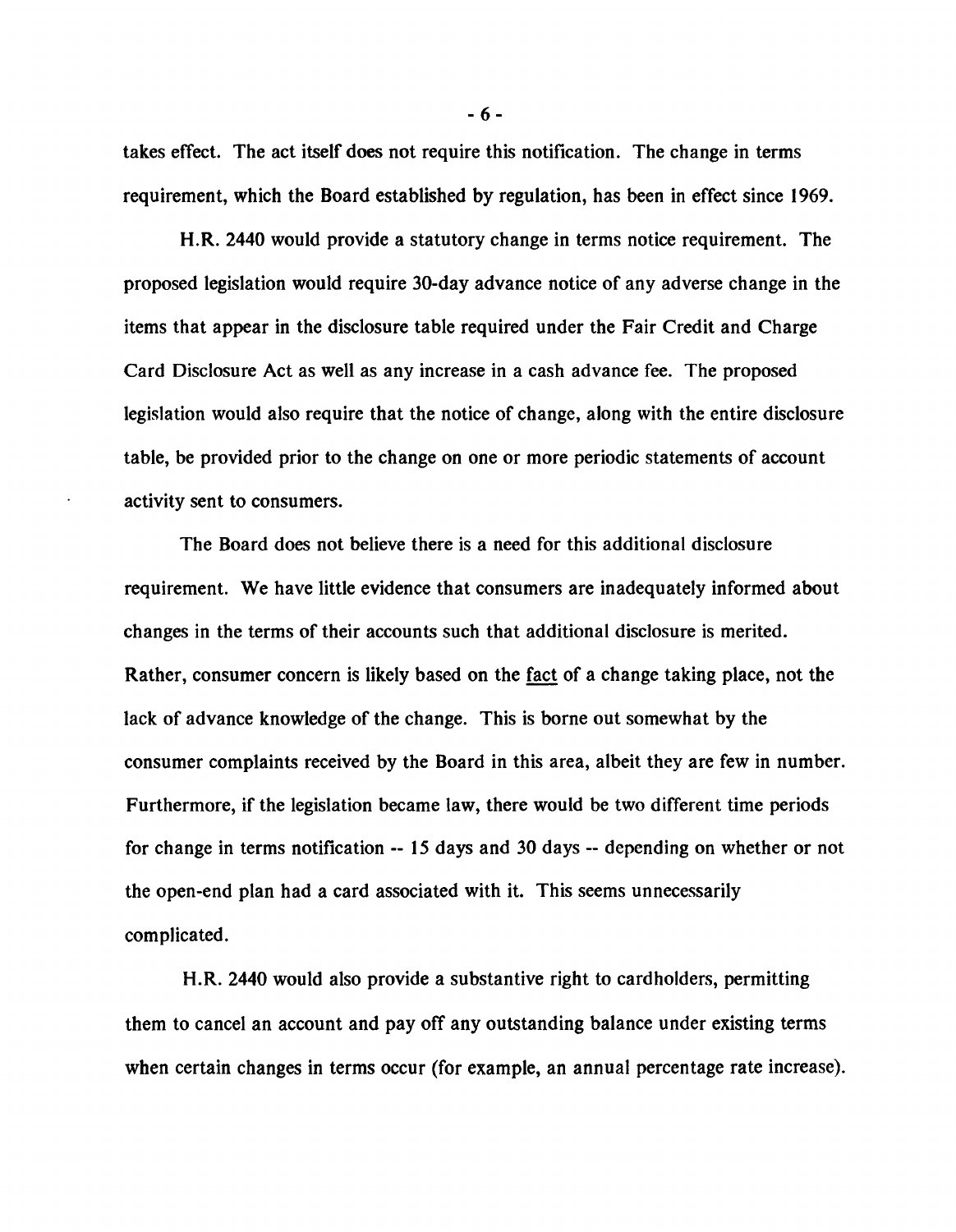**Although the Truth in Lending Act includes some substantive provisions, it remains primarily a disclosure statute. The Board continues to believe that substantive laws should generally be left to the realm of state law. Some states have in fact legislated in this area, although it should be noted that only about half a dozen states have seen the need to give cardholders the right to pay off existing balances on the terms in effect at the time of change. If Congress nonetheless decides to adopt this opt-out provision, it should at least limit the time period for consumers to pay back the outstanding amounts owed.**

**While the proposed legislation seeks to protect consumers, there may be adverse consequences for consumers themselves. Faced with a federal law that essentially restricts their ability to change the terms on accounts, card issuers may tighten the availability of credit or they may adjust the pricing on card accounts, making the use of credit cards more expensive. Issuers might, for example, stiffen the penalty for late payments or exceeding a credit limit. Some might charge fees that typically have not been imposed, such as application processing fees or transaction fees for purchases. Some might eliminate or shorten grace periods. These actions could have a negative effect on consumers generally and on less affluent borrowers in particular. Furthermore, restricting card issuers' ability to change terms would not provide much of an incentive for issuers to reduce credit card interest rates when conditions might permit reductions; if rates were lowered, it would then be more difficult for card issuers to increase them when necessary.**

**- 7 -**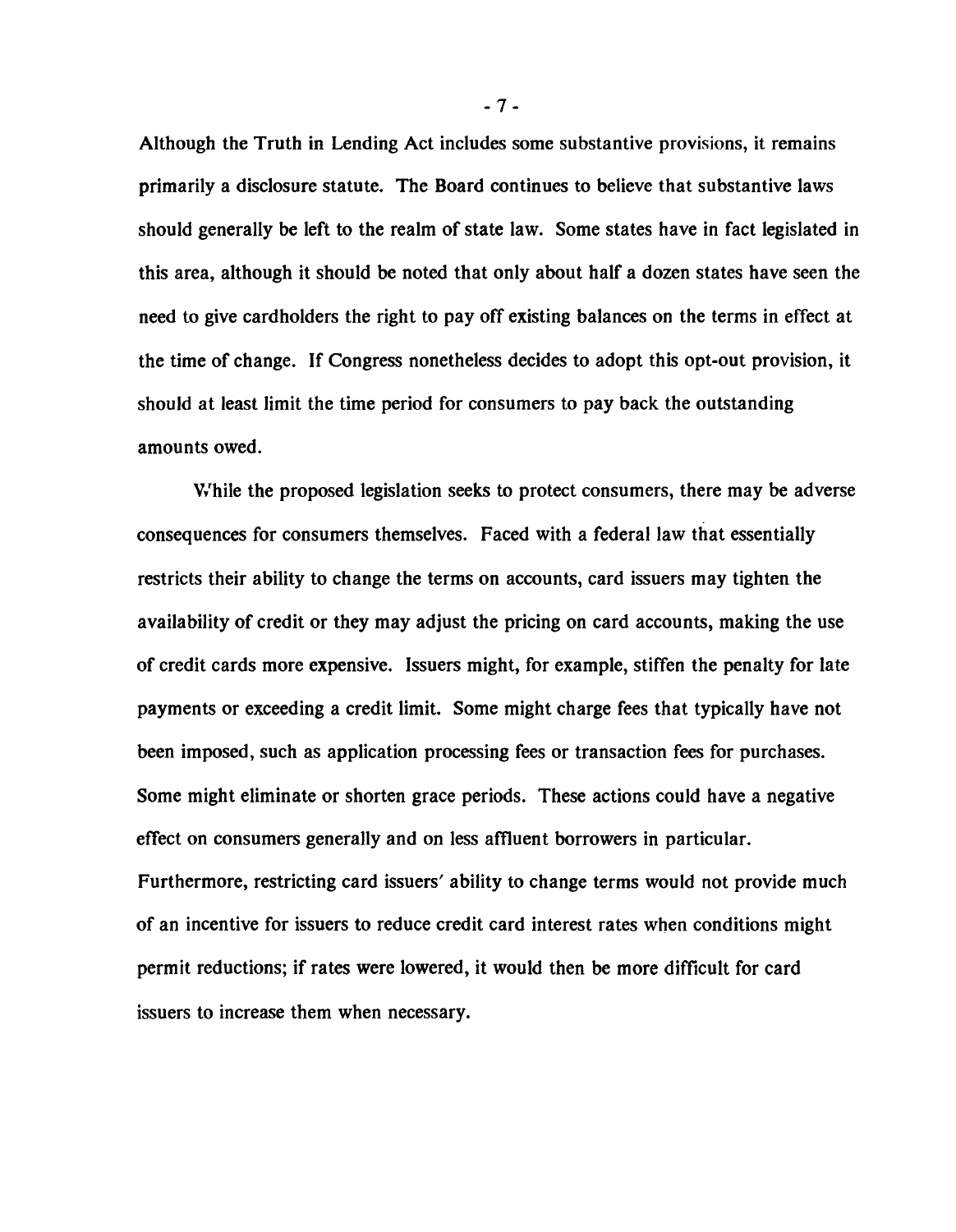**In summary, the Board does not believe that new disclosure or substantive requirements are needed in connection with credit and charge card accounts.**

### **THE CREDIT CARD INDUSTRY**

**The Fair Credit and Charge Card Disclosure Act directs the Federal Reserve to report to Congress annually about the profitability of credit card operations of depository institutions. The Board has issued two reports, one in 1990 and another last month. The 1990 report showed that in recent years credit card profitability generally was higher than returns on other major bank product lines. The 1991 report found that net earnings of credit card banks were higher in 1990 than in both 1989 and 1988.**

**Competition among card issuers is intense and has taken several forms. For example, some card issuers are lowering or waiving fees such as annual membership fees, raising credit limits available to customers, offering program enhancements such as purchase protection plans and travel insurance, or offering rebate programs for purchases or discounts on various services. These changes have effectively reduced the costs many consumers incur, or increased the benefits many consumers enjoy, in holding and using their credit cards.**

**Although some industry consolidation has occurred recently, new firms continue to enter the market and existing firms continue to expand operations. Over the past few years, there has been an increase in the availability of credit cards to consumers. Several major new card issuers have entered the market. One, Greenwood Trust,**

**- 8 -**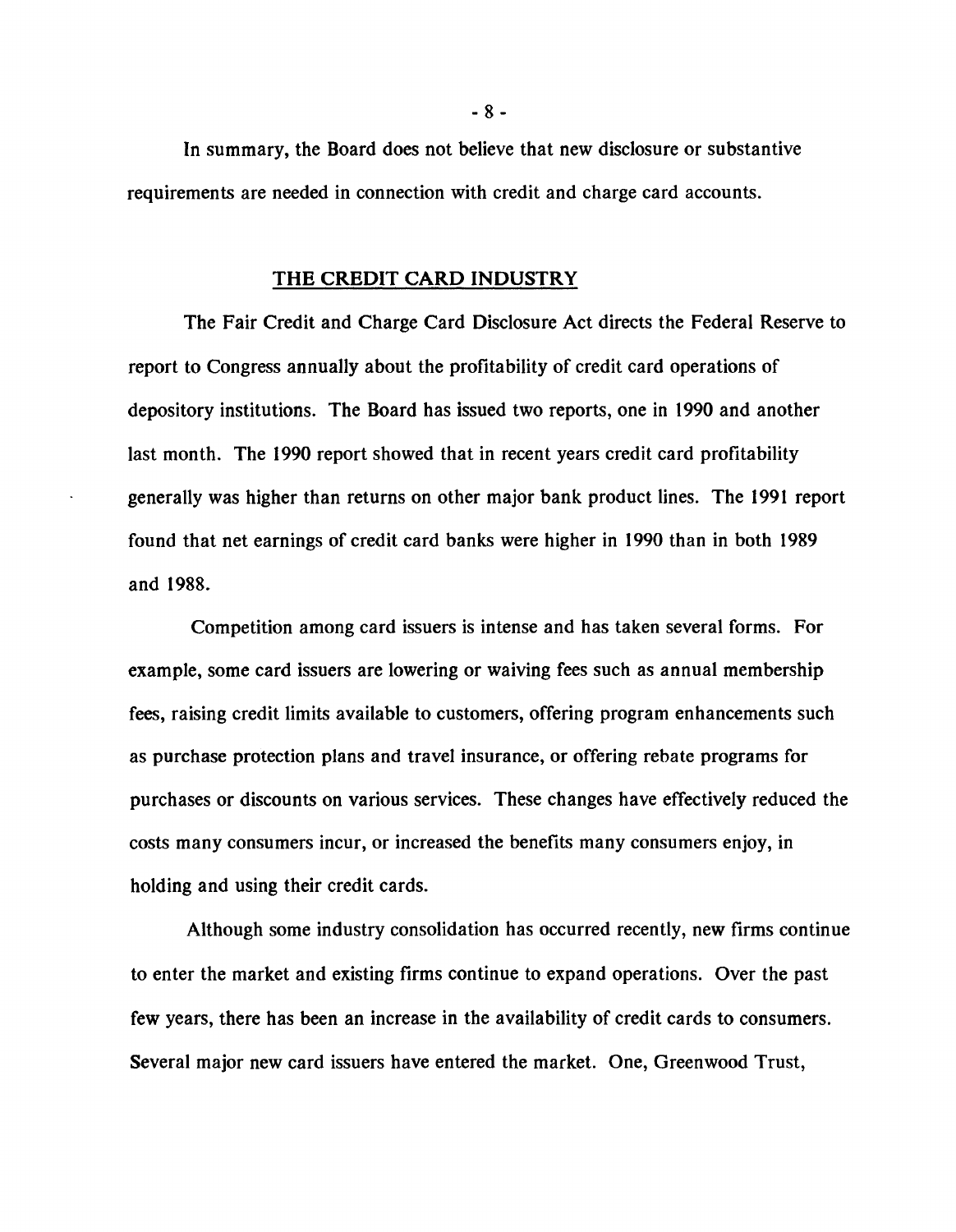**which issues the Discover Card, is now the largest card issuer in the country. A second, Universal Bank, which issues the AT&T Universal card, has attracted some eight million cardholders in less than one year. Further entry into the market by large businesses is anticipated as evidenced by the announcement of major U.S. automobile companies and at least one large regional telephone company of their intention to offer credit cards.**

**At the same time, there have been recent increases in problem loans. Credit card delinquency rates and consumer bankruptcies, which directly relate to credit card losses, have risen substantially. In 1990, over 717,000 nonbusiness bankruptcies were filed, compared to 616,000 in 1989, and just over 284,000 in 1984. For bank credit cards, in 1984, 3.3 percent of outstanding debt was 30 or more days delinquent. That figure has increased and by the end of 1990, 4.46 percent of outstanding bank credit card debt was delinquent. In spite of this, credit card operations continue to be a strong performing segment of the banking industry.**

## **Lack of change in credit card interest rates**

**A notable phenomenon in the card market is that interest rates on credit card debt have remained quite stable in recent years. We, of course, are aware of the longstanding concerns of some about the sustained high level and rigidity of credit card interest rates.**

**As with other types of credit, the cost of funds for credit card operations is an important component of average and marginal costs, although it is substantially less important for credit card operations than it is for other major types of bank lending.**

**- 9 -**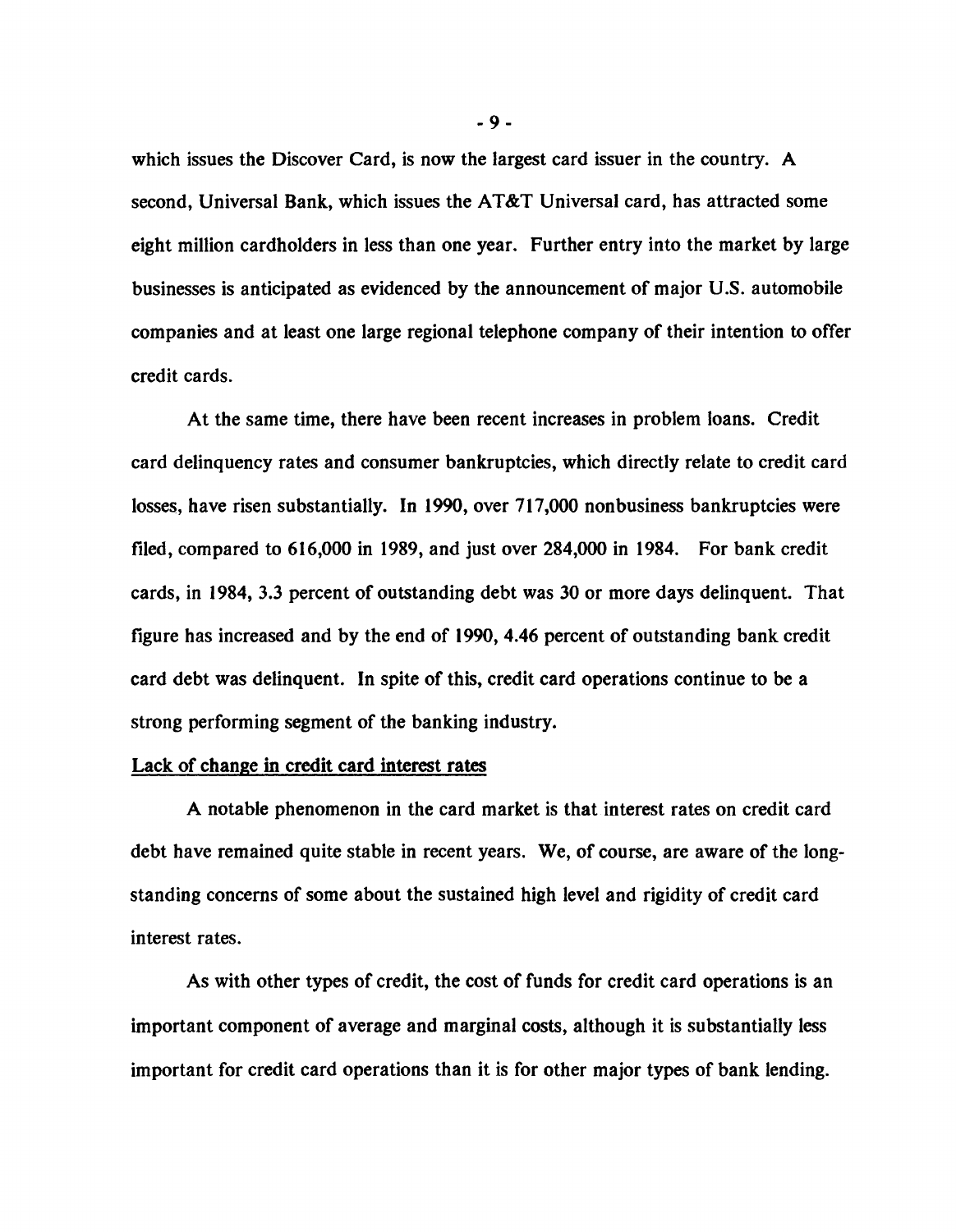**On average, credit card rates have not responded significantly to changes in funding costs. In analyzing the reasons for this, it is important to bear in mind that the interest rate is only one element of credit card pricing. Other features, such as annual fees, grace periods, late payment fees, and enhancements, are also important components of overall pricing. Card issuers may choose to modify these elements, rather than lending rates, when costs of funds change. Issuers may also choose to relax credit requirements or raise credit limits, in order to broaden and maintain their customer base. Or, of course, they may simply benefit from the public's willingness to continue to borrow on their credit cards even when the interest rates charged do not respond to a decline in card issuers' costs of funds.**

**There is a debate about why credit card interest rates seem to be so stable. One possible explanation of price "stickiness" relates to the differences in consumer behavior or the type of consumer that card issuers encounter as a result of rate increases or decreases. There is a presumption under this theory that card issuers face at least two classes of consumers whose behavior makes rate reductions unattractive even when funding costs decline. The first class of consumers do not intend to borrow on their accounts, but instead, maintain credit card accounts primarily for convenience. While these convenience users may unexpectedly borrow at high rates, their use of credit is not responsive to changes in interest rates. They are valuable customers for the bank since they may be better credit risks and are unlikely to respond to interest rate changes. The second class of consumers fully intend to borrow**

**- 10-**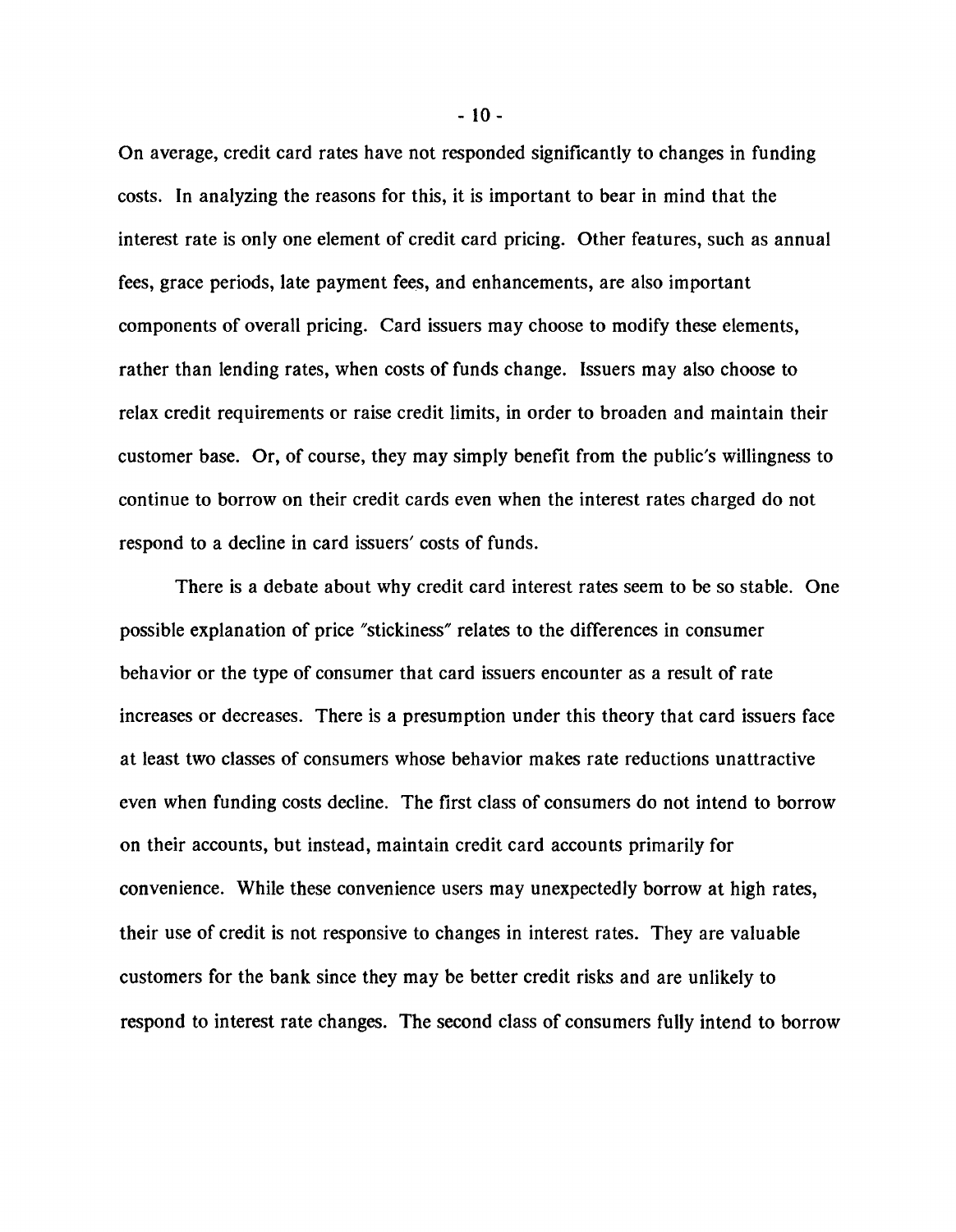**on their credit card accounts, and are therefore more responsive to rate changes. These consumers may, however, be less attractive credit risks.**

**Since a reduction in rates will attract few of the more creditworthy consumers but perhaps many that could cause losses from delinquency or default, this theory proposes that issuers faced with these results will be reluctant to reduce rates in response to reductions in funding costs. I should add that this theory is somewhat controversial, since it assumes persistent irrational behavior on the part of a class of consumers.**

**An alternative explanation offered for the stickiness in rates assumes that established credit card issuers have a solid customer base that does not change its use of credit cards in response to changes in interest rates, due to the costs of searching for and switching to another card provider. These costs include: (1) the time and effort to identify a more attractive credit card and to complete a new credit card application; (2) the potential effect of having a credit rejection added to a credit bureau report; (3) the possibility of a reduced credit limit with the new issuer; (4) uncertainty about the quality of service with a new card issuer; and (5) uncertainty about future rates and fees. It may also be true that the potential savings in interest costs from switching from a high-rate issuer to a low-rate issuer are not substantial. Since the average balance outstanding for those who regularly borrow is approximately \$1500, a reduction in credit card rates from, for example, 20 percent to 16 percent is likely to save the consumer about \$60 a year. I suspect that for many consumers this potential**

**-11 -**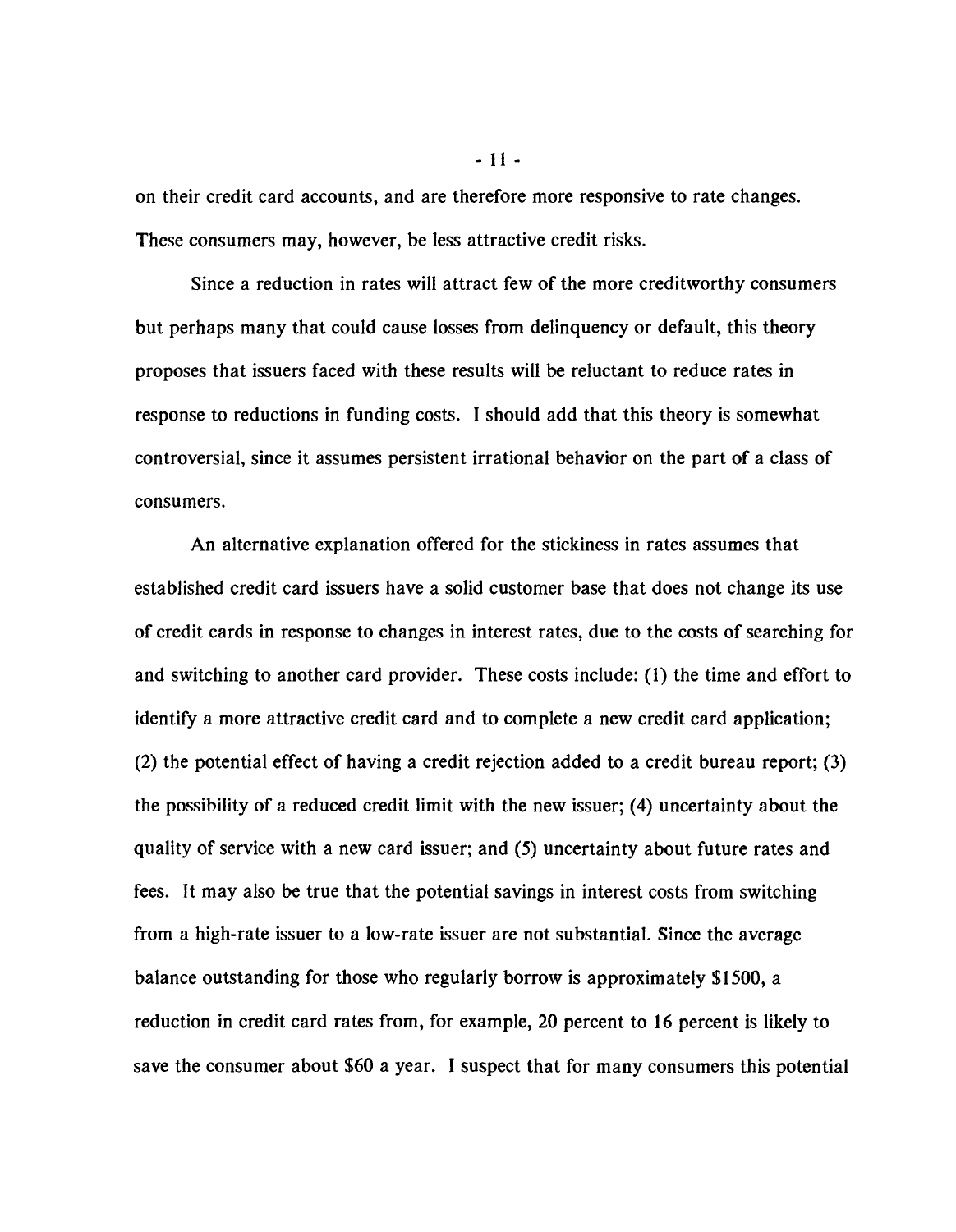**savings is not sufficiently great to overcome the convenience of retaining their current accounts and the costs of changing accounts.**

**If credit card issuers perceive that the demand for their credit cards is not very sensitive to interest rates, they may have little incentive to adjust them rapidly to changing financial conditions. This is particularly true if, in addition, they must incur some costs to change credit card rates (such as costs to advertise, change solicitation literature, and generally inform customers of changes). The gain from changing prices simply may not justify the cost of doing so for those card issuers.**

**Although these and other explanations have been offered for the marked stickiness in credit card interest rates, little consensus exists as to which explanation has the most merit.**

**In closing, I would like to emphasize that the Board believes it is important for consumers to have adequate information to shop for credit. But more disclosure is not necessarily better disclosure. The federal law requiring early disclosure of credit card terms has only been in effect for about two and a half years. The full effect of this law should be realized before additional federal legislation in the credit card area is adopted. Moreover, compliance with ever-changing laws and regulations imposes substantial costs on creditors. We believe these costs will ultimately be borne by consumers through increased prices or reduced services.**